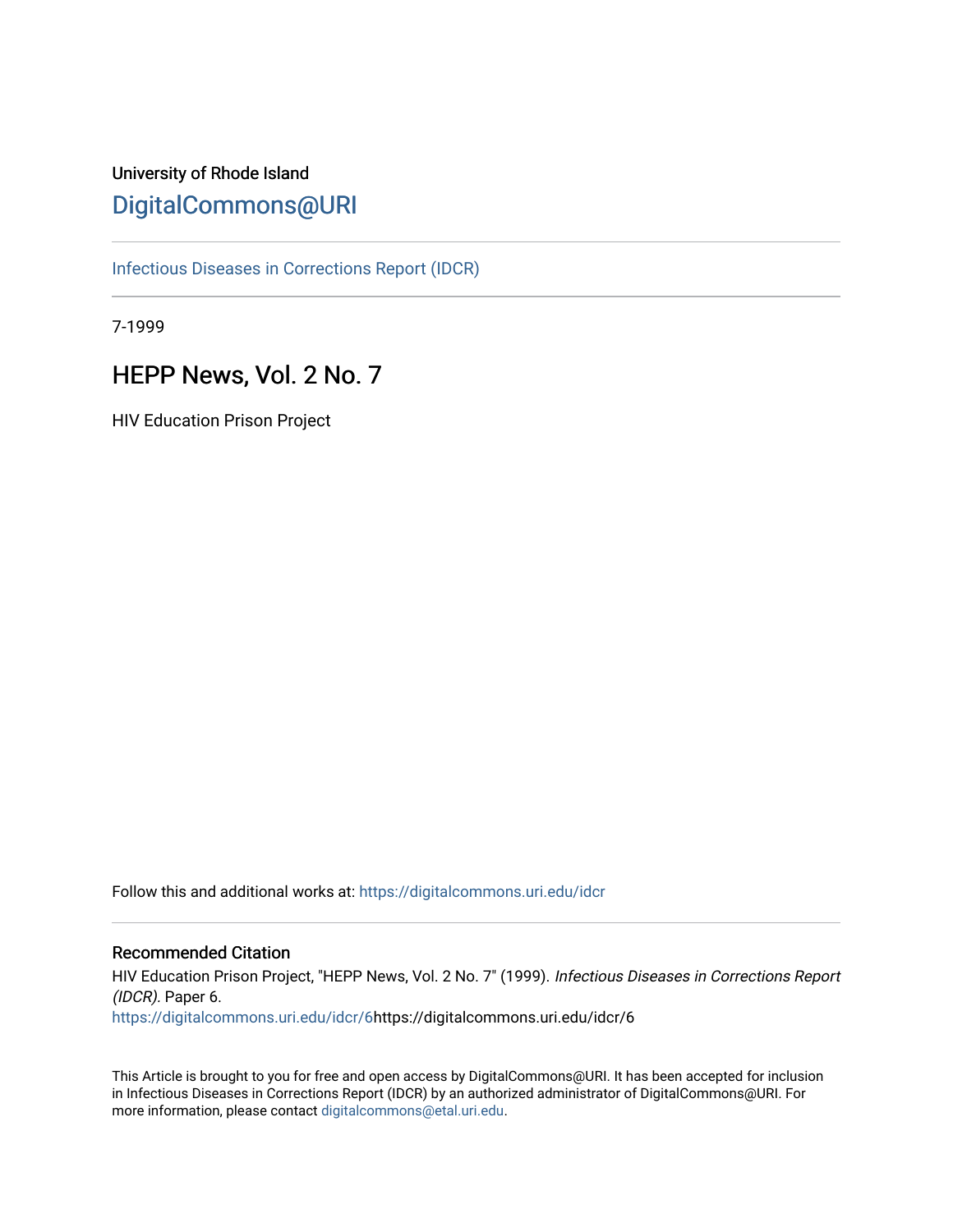**HCV and HIV in the Correctional Setting**



tel: 401.863.2180 fax: 401.863.2660 **www.hivcorrections.org**

# About Hepp

HEPP News, a forum for correctional problem solving, evolved out of ongoing discussions among HIV specialists based at the Brown University AIDS Program about the need for HIV updates designed for practitioners in the correctional setting. The board of editors includes national and regional correctional professionals, selected on the basis of their experience with HIV care in the correctional environment and their familiarity with current HIV treatment. HEPP News targets correctional administrators and HIV/AIDS care providers including physicians, nurses, outreach workers and case managers. Published monthly and distributed by fax, HEPP News provides up-to-the-moment information on HIV treatment, efficient approaches to administering such treatments in the correctional environment, national and international news related to HIV in prisons and jails, and correctional trends that impact HIV treatment. Continuing Medical Education credits are provided by the Brown University Office of Continuing Medical Education to physicians who accurately respond to the questions on the last page of the newsletter; please see last page for details.

The editorial board and contributors to HEPP News are well aware of the critical role prisons and jails play in the treatment and prevention of HIV. The goal of HEPP News is to provide reports of effective and cost-conscious HIV care that can truly be implemented within the correctional environment. We hope this newsletter achieves that goal.

**E D I T O R S Anne S. De Groot, M.D.** *Director, TB/HIV Research Lab, Brown University School of Medicine* **Frederick L. Altice, M.D.** *Director, HIV in Prisons Program, Yale University AIDS Program*

#### **Faculty Disclosure**

In accordance with the Accreditation Council for Continuing Medical Education Standards for Commercial Support, the faculty for this activity have been asked to complete Conflict of Interest Disclosure forms. Disclosures are listed beneath the authors' names.

**All of the individual medications discussed in this newsletter are approved for treatment of HIV unless otherwise indicated. For the treatment of HIV infection, many physicians opt to use combination antiretroviral therapy which is not addressed by the FDA.**

*Hepp News is greatful for the primary support of Agouron Pharmaceuticals through an unrestricted educational grant and the additional support of Roche Pharmaceuticals.*

#### Anne Spaulding, MD *Rhode Island Department of Corrections*

"Hepatitis C is found rife among inmates," trumpeted a recent *New York Times* article, (1) a "discovery" that comes as no surprise to correctional providers, since we're well aware of the relationship between drug use, incarceration, and hepatitis C (HCV) infection. Approximately 80% of persons incarcerated in the US admit to a history of using illegal drugs and about 1 in 4 have used parenteral drugs (2). Furthermore, about 4 million non-incarcerated individuals are infected with HCV. Due to the linkages between drug use, HCV, and incarceration, an estimated 1.4 million persons affected by HCV, or 30% of the total HCV cases in the U.S. are believed to pass through correctional facilities each year (3).

The number of incarcerated individuals affected by HCV is high, regardless of the region of the country. For example, Texas reported that 42,000 inmates were infected with HCV (28.6% of the incarcerated population)(1). Other states also report high infection rates among inmates: Connecticut (32%) (4), Virginia (30-40%)(5), Maryland (38%) (6), and California (41%)(7). In New Jersey, 929 inmates were tested for HCV in response to evidence of hepatic transaminase elevations, or co-infection with hepatitis B or HIV. 67.3% of these inmates tested positive for HCV antibody (8). Many states do not formally test for HCV infection in their populations unless medically indicated (for reasons such as elevated liver function tests), therefore, current estimates of the prevalence of HCV infection in some correctional settings may be artificially low.

The prevalence of HCV infection in correctional facilities raises a number of diagnostic and management dilemmas. Unlike HIV infection, which currently requires lifelong treatment after the initiation of therapy, treatment for HCV usually requires intervention for a limited period of time. In addition, many of our patients are incarcerated for relatively brief (and sometimes hard to predict) periods of time. Therefore, it can be difficult to determine whether an individual

patient will be able to complete the course of therapy, if it were to be initiated in the correctional setting.

Debate about the timing and location of the treatment course and which budget should bear the cost of treatment (correctional or community), further complicates HCV treatment decisions. And now that patients with HIV are living longer, consideration must be given to treating chronic conditions like HCV that were considered irrelevant to HIV management in the pre-HAART era. Many correctional providers would probably consider the management of HCV and HCV/HIV co-infection in the correctional setting to be their biggest challenge.

#### **Natural History of HCV Infection**

Hepatitis C virus is a member of the flaviviridae family. Infection is blood borne, and therefore can be associated with injection drug use, tattooing, and needle stick injuries (9). Infection was formerly associated with blood transfusion, until screening for HCV was initiated (1989) and new methods for detecting HCV reduced the risk of HCV transmission by blood products to 1 in 100,000 units.

About 15% of HCV exposed patients resolve their infection without sequellae, while approximately 85% of cases eventually develop chronic hepatitis and persistent although occasionally intermittent, viremia(10). Infection results in the development of closely related yet heterogeneous populations of viral genomes (quasi species). Probably as a result of this genetic diversity, HCV evades the host immune response, leading to a high rate of chronic infection. Persons with chronic HCV are often

# What's Inside

| Resources / Opportunities pg 7 |  |
|--------------------------------|--|
| Self-Assessment Test pg 8      |  |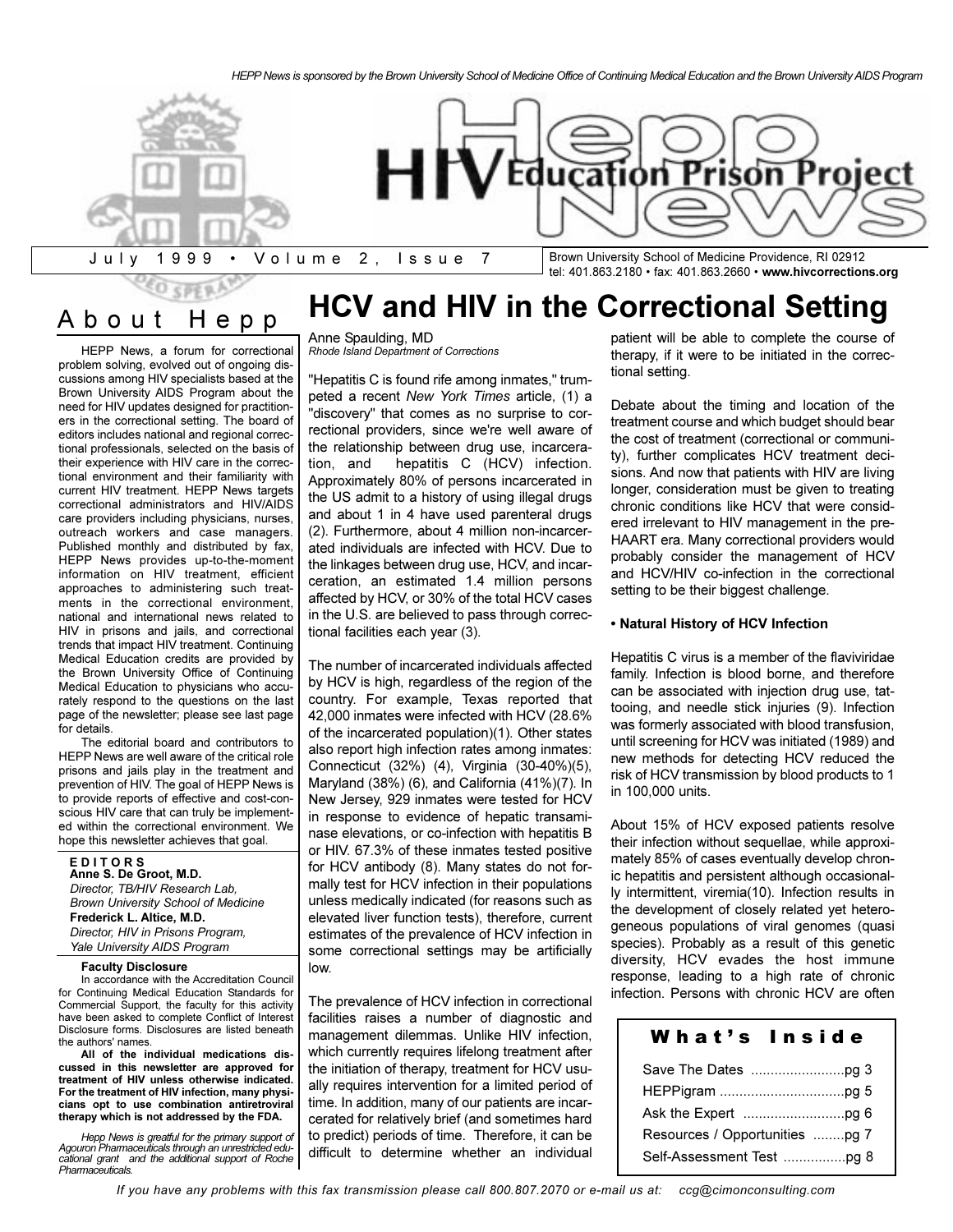# **HCV and HIV in the Correctional Setting**

#### *continued from page 1*

asymptomatic but have the capacity to infect others. HCV can lead to cirrhosis and liver failure (20% of chronic HCV infections). In people who are co-infected, HIV may cause HCV to advance more quickly; they have a 12 to 300 fold higher risk of developing hepatocellular carcinoma than non-carriers (10). HCV is responsible for approximately 40% of the 25,000 annual deaths from chronic liver disease in the U.S. (9).

### **Diagnosis of HCV**

Tests that detect antibody against the virus include the enzyme immunoassay (EIA) and the recombinant immunoblot assays (RIBA). The EIA test is suitable for screening for HCV infection. RIBA is used to confirm an EIA result in a low risk population if a positive result is suspected to be a false positive; it probably has little use in a correctional setting. The polymerase chain reaction assay for HCV (RT-PCR) enables direct quantification of the virus in the blood (similar to the HIV viral load assay). A positive RT-PCR is definitive proof of HCV infection. RT-PCR can be used to quantify virus in the course of infection; however, there is variability between laboratories, so clinicians should use the same laboratory to evaluate a patient at sequential time points. Liver biopsy can demonstrate the extent of liver injury. Many gastroenterologists are now questioning the need for routine biopsy in all HCV patients before treatment.

### **Treatment Options**

In 1997, the National Institutes of Health Consensus Committee recommended treatment of HCV infection with 3 million units of interferon (aIFN) subcutaneously three times a week for 12 months. The 1997 consensus statement, which includes extensive discussions of the natural history of HCV, diagnosis, and treatment, can be found at the following internet website: http://odp.od.nih.gov/ consensus/statements/cdc/105/105\_stmt.html/

Recent studies indicate important considerations when using interferon. Neutralizing anti-interferon antibodies have been shown to develop in some patients with chronic HCV receiving treatment with interferon. The presence of these antibodies suggests an association with a decrease in responsiveness to interferon (11).

Interferon monotherapy remained the standard treatment for HCV until last year, when the combination of interferon and oral ribavirin won FDA approval because of its improved efficacy. While ribavirin has no lasting effect when taken alone, combining 600 milligrams of ribavirin by mouth twice a day with interferon at 3 million units subcutaneously three times a week leads to a doubling of HCV RNA clearance (10). Most clinicians now initiate treatment with this form of combination therapy, rather than using interferon alone.

Interferon effectively cures between 15 to 20% of patients who are given a one-year course of therapy (9). Combination therapy with interferon and ribavirin has demonstrated 30 to 50% response rates (12, 13, 14). Response to combination therapy may even be observed in patients with advanced HCV infection and cirrhosis (15). The ideal duration of therapy-6 months versus a year-is still being determined. Non-responders to interferon monotherapy can be identified early by assessing the serum ALT level and the presence of serum HCV RNA after 3 months of therapy. If the ALT level remains abnormal, and the serum HCV RNA remains detectable, interferon therapy should be stopped, because further treatment is unlikely to produce a response. If the virus is undetectable, continuation of treatment depends on the HCV genotype (which can be checked before starting therapy). If the virus is genotype 1 (which represents >70% of the HCV in the U.S.), the therapy should be continued for another 6 months. Infection with other genotypes may only required in the initial 6 months of treatment. Detectable response may take 4 or 5 months to achieve but those who fail to respond at 6 months are unlikely ever to respond.

The following features are the most common independent factors predictable of sustained response to interferon therapy:

- early normalization of ALT levels
- low serum HCV-RNA levels
- HCV genotype other than genotype 1
- mild chronic hepatitis on liver biopsy
- age<45 years  $(11)$

Other interventions that are thought to be helpful for the management of HCV include Hepatitis A (HAV) vaccination (16). Superinfection with HAV may be associated with fulminant liver failure in HCV patients.

#### **Treatment-Associated Side Effects**

Interferon side-effects commonly include flu-like symptoms, irritability, and depression. Hematological abnormalities such as anemia are common. Severe adverse effects include severe depression, seizures, and generalized bacterial infections (<2% of patients receiving interferon) (11). Decreasing the dosage of interferon may be helpful; severe side-effects result in the discontinuation of treatment in 5 to 10% of patients. Paradoxical worsening of hepatitis may also occur, and is thought to be due to an autoimmune response. Treatment should be discontinued in patients who have rising serum ALT levels to greater than twice the baseline. Ribavirin can produce hemolytic anemia, which can be life threatening in patients with heart disease and cerebral vascular disease. Ribavirin is teratogenic, and therefore contraindicated in women who are considering becoming pregnant and their male partners. Sexually active women and men should use reliable birth control during treatment and for at least 6 months after completion of a ribavirin regime. A male prisoner leaving prison less than 6 months after treatment ends needs warning not to impregnate a female partner until risk of teratogenicity has passed.

### **HIV and HCV Co-infection**

Co-infection with HIV further complicates HCV treatment decisions. Now that HAART has improved the overall prognosis of HIV, viral hepatitis is destined to become an increasing cause of morbidity and mortality for many of our HIV and HCV co-infected patients.

While co-infected patients can tolerate interferon therapy (17), few may respond and those who do may relapse (18, 19), although some practitioners believe the response rate for HIV and non-HIV infected patients may not differ (20). In some co-infected patients, CD4 T cell counts have been observed to plummet on interferon (21). In addition, previously asymptomatic patients with high CD4 counts who are started on interferon have developed opportunistic infections such as Pneumocystis carinnii pneumonia.

Interactions with anti-retroviral medications should be carefully considered prior to initiation of therapy. Ribavirin may block the action of zidovudine (AZT) and stavudine by inhibiting the phosphorylation of the antiretroviral drug. It does not seem to antagonize didanosine (ddI) and ribavirin/ddI combinations may even be synergistic (22). The interaction of ribavirin with all anti-retroviral drugs needs to be better defined, as few have had experience with combining these therapies.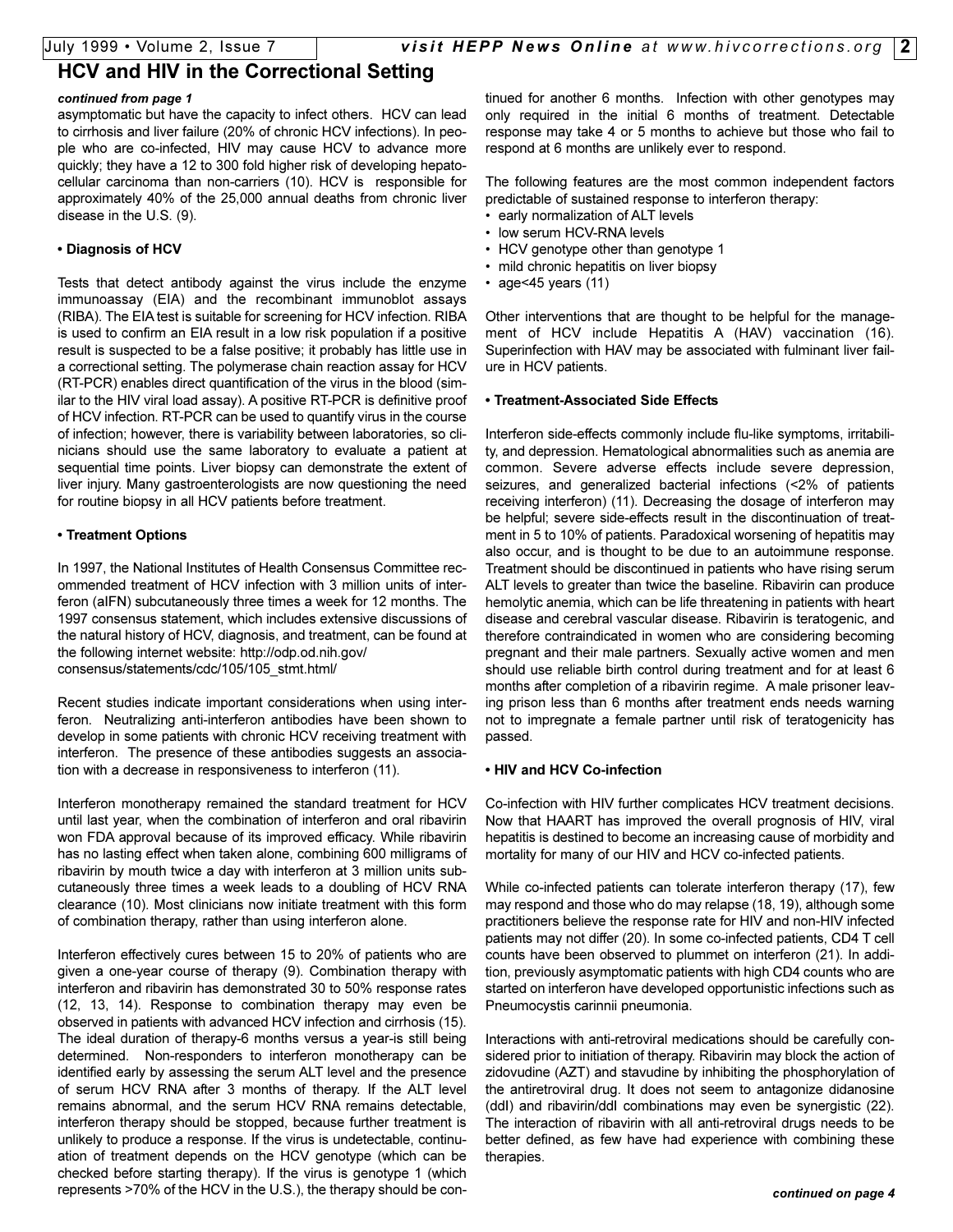# July 1999 Volume 2, Issue 7 *visit HEPP News Online at www.hivcorrections.org* **3**

# LETTER FROM THE EDITOR

Dear Colleagues,

In case you were wondering where the newsletter was this month, I have to confess that it went with me to West Africa before it reached the copy desk, hence the delay. That said, I'm really pleased with this issue, because it responds to a concern many of you have voiced in your communications with us. The main article by Dr. Anne Spaulding of the Adult Correctional Institution in Rhode Island, gives her perspective on the management of hepatitis C in the correctional setting. Our guest editor, Lou Tripoli, provides a counterpoint perspective in his editorial. Other features this month include the Heppigram, suggesting treatment guidelines for HCV infection in corrections, and an expert opinion on managing HCV/HIV co-infection by Dr. David Paar of the University of Texas. After reading this issue, readers should understand the scope of hepatitis infection in correctional facilities, list the criteria for HCV treatment in corrections, understand how to adjust the treatment of co-infection, and name which vaccines should be given to hepatitis-infected patients.

Next month, Faye Duffin of the North Carolina Department of Corrections will discuss nurse case management of HIV infection in the correctional setting. We will also provide you with some tools for enhancing nursing management.

Sincerely,

Anne De Groot, MD

# E DITORIAL : A R ATIONAL A PPROACH TO H EPATITIS C I NFECTION

We at Correctional Medical Services are responsible for the health-care of about 300,000 incarcerated individuals in United States. We have a great deal of information on the prevalence of diseases within the 32 states in which we operate. Chronic liver disease and cirrhosis rank number 15 on our list of diseases that cause serious medical sequelae. Coronary artery disease, AIDS, diabetes, and a multiplicity of other medical problems consume far more resources and results in far more consequences than hepatitis C.

Why, then, the dramatic new emphasis on hepatitis C in correctional settings? First, hepatitis C tends to be over represented in the inmate population as compared to the general population. Second, the pharmaceutical industry has adroitly seized the opportunity and has been highly successful in driving awareness of hepatitis C both in and outside of correctional institutions. In my opinion, by aggressively treating hepatitis C, we may end up expending valuable resources providing medication to a large number of people who may derive no substantial benefit, in order to prevent complications in a minority. Many of us believe that new therapies will become available in the future to treat this infection, and that new strategies will emerge to better predict which patients will benefit from treatment.

I beg my colleagues to pursue a "rational approach to hepatitis C infection," somewhat like the one Dr. Spaulding describes in this issue. However, I would be even more conservative in my approach. Much of what we believe about hepatitis comes to us from content-area specialists, such as hepatologists, few of whom have had any appreciable experience treating a correctional population. No long-term studies are available to tell us whether those who are selected for treatment in correctional settings will benefit from treatment and maintain behaviors that will reduce the chance of future reinfection.

Are we being led down a "primrose path" by the drug companies? Certainly, a great deal of human suffering has been alleviated by the development of new pharmaceuticals. I have yet to see any of the pharmaceutical companies offer to cut their prices for the medications that they sell to the prisons for the treatment of hepatitis C. I have also yet to see any of them make this medication available to these same people who, when outside of the prison, are unable to get any medications at all.

Given that most people infected with hepatitis C virus had a long interval to wait for the development of cirrhosis, I would hope that we exercise rationality in the application of the available technology to this infection. We should not discard the scientific and the rational for the expedient. Whether we care to recognize it or not, every action we take costs something in the form of missed opportunity in action we did not take.

Sincerely,

Louis C. Tripoli, MD *Vice President of Medical Affairs Correctional Medical Services, St. Louis, Missouri Adjunct Assistant Professor of Medicine Johns Hopkins University*

*Dr. Tripoli recommends the following article for further discussion of HCV treatment: Editorial: Making sense of Hepatitis C. Lancet, 1998 Nov 7.* Please take a moment to write the editors back. Tell us whether HEPP News is working for you and please feel free to respond to any of the articles or editorials by e-mail to heppnews@brown.edu or fax to Betsy Stubblefield at 401.863.1243.

# AVE THE **D**ATES

**1999 National HIV Prevention Conference** August 29 - September 1, 1999 Atlanta, Georgia For more information, call 404.639.1942, or e-mail: 99hivconf@cdc.gov

#### **1999 HCV Global Foundation 3rd Annual HCV Conference: The World and Hepatitis C**

August 21-23, Oakland, California Contact: Ronald Duffy - HCV Global Foundation 707.425.8862, Fax 707.425.8862 or visit www.hcvglobal.org

**Clinical Trials in the Correctional Setting** Providence, Rhode Island October 13-15, 1999 Conference will review the practice and legal and ethical aspects of clinical trials in correctional settings. Will develop practical guidelines from the perspective of institutions where trials are being held. Contact Betsy Stubblefield via fax 401.863.1243 or e-mail heppnews@brown.edu

# **HIV/AIDS Behind Bars**

Call for Abstracts.

HEPP News at BRUNAP is sponsoring a pre-conference colloquium on November 7 at the NCCHC conference listed above that will discuss public health and corrections collaborations. Accepting 500 word abstracts addressing this topic until September 1. Please fax (401.863.2180) or e-mail (heppnews@brown. edu) questions to Betsy Stubblefield.

**HEPP News** is published twelve times a year by the HIV Education/Prison Project at the Brown University AIDS Program Box G-B426 · Brown University · Providence RI 02912 *tel:* 401.863.2180 *fax:* 401.863.1243 *e-mail:* heppnews@brown.edu

*If you have any difficulties with this fax transmission please call 800.779.7051*

**Senior Advisory Board**

Joe Bick, M.D. *California Dept. of Corrections* Roderic D. Gottula, M.D. *Society for Correctional Physicians* Theodore M. Hammett, Ph.D. *Abt Associates* Ned E. Heltzer, R.Ph., M.S. *Prison Health Services, Inc.* David Thomas, J.D., M.D. *Florida Dept of Corrections*

**Managers**

Dennis Thomas *HIV Education Prison Project* Michelle Gaseau *The Corrections Connection*

**Layout**  Mary Sheehan *The Corrections Connection*

**Promotion and Distribution** Amanda Butler *Cimon Consulting Group*

**Editorial Associates**  Elizabeth Stubblefield *HIV Education Prison Project* Christine Mastal *The Corrections Connection*

**Associate Editors**

Timothy P. Flanigan, M.D. *Brown University School of Medicine* David P. Paar, M.D. *University of Texas Medical Branch* Anne C. Spaulding, M.D. *Brown University School of Medicine* David A. Wohl, M.D. *University of North Carolina* Betty Rider, M.A., M.S. *North Carolina Division of Prisons* Steve Szebenyi, M.D. *Albany Medical College*

**23rd National Conference on Correctional Health Care** 

November 8 - November 10, 1999 Fort Lauderdale, Florida For more information, call 773.880.1460 Fax: 773.880.2424 Or visit: http://www.ncchc.org

#### **1999 ACA 129th Summer Congress of Correction**

August 9-12, 1999 Denver, Colorado For more information, visit http://www.corrections.com/aca/conference/colorado99/index.html To register by phone: 1.800.222.5646 ext.1922; or by fax: 301.918.1900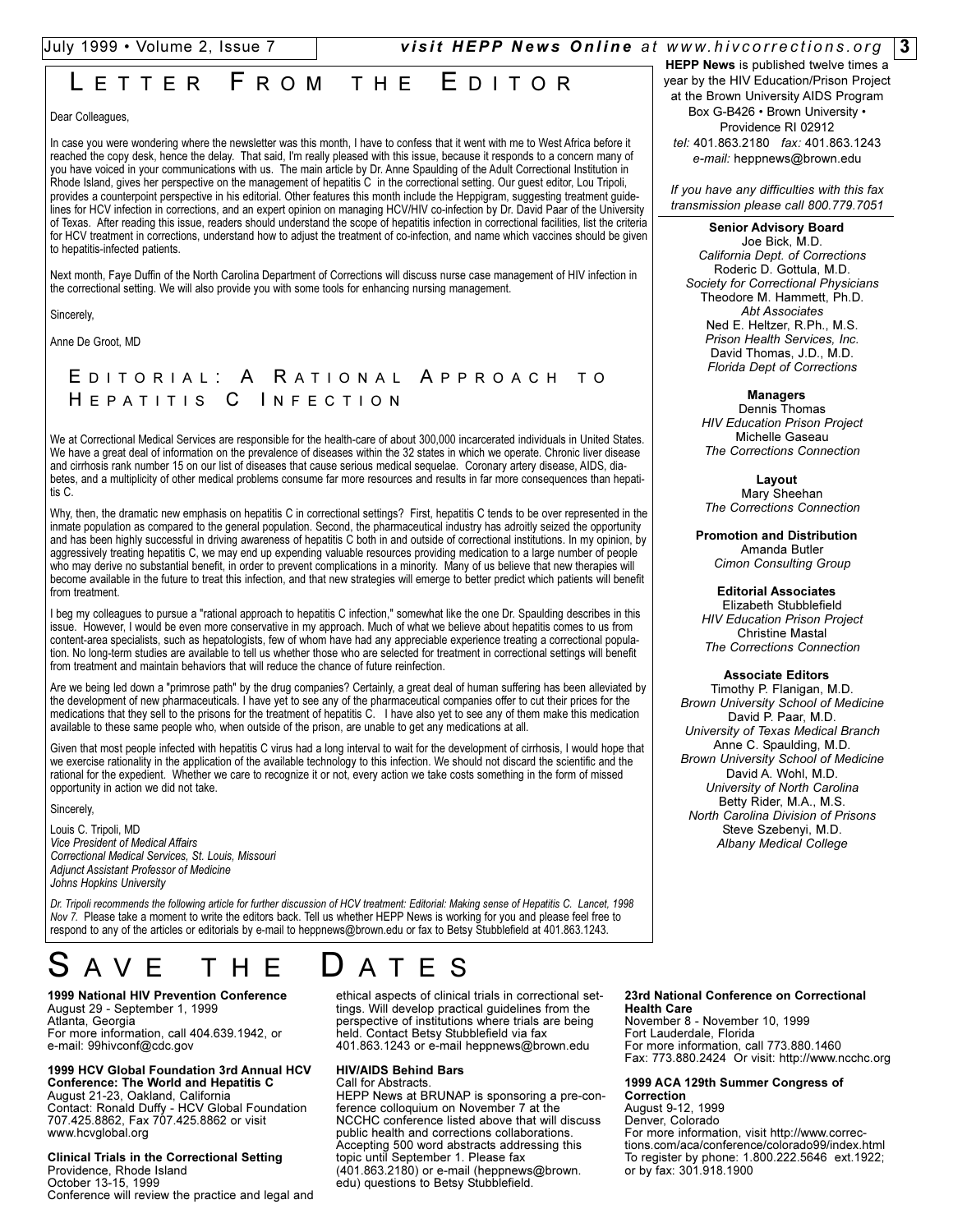# **HCV and HIV in the Correctional Setting**

### *continued from page 2*

Despite these caveats, there is emerging evidence that treating HCV in HIV co-infected patients may prevent liver failure. Outcomes may improve further since the recent approval of ribavirin in combination with interferon as standard initial HCV therapy. An AmFAR sponsored study of interferon with or without ribavirin therapy in HIV/HCV co-infected patients has been on-going since 1998. Anemia, which causes treatment withdrawals in some HCV-infected patients may be a significant problem when the combination is used in patients with HIV especially when HIV, is advanced or AZT is used. Thus, treatment of HCV is now being carefully considered for selected HIVinfected incarcerated patients. The challenge for the correctional physician lies in determining whether treatment is appropriate for an individual patient.

# **Timing and Cost Effectiveness**

HCV cure rates (sustained virologic response) with currently available regimens remain low, ranging between 15 to 50%, depending on the treatment (12, 13, 14). The cost of the medication can be as high as \$12,000 per year per patient. Low cure rates and high cost have led to delays in the initiation of HCV screening programs in correctional settings, even though screening for and treating HCV has been shown to be cost-effective in some populations. For older patients, a 6 month-long treatment was on the scale of other interventions that the American public would accept. For young patients, 6 months of treatment maybe cost saving (23). The use of ribavirin for HCV changes the picture-cost benefit analyses for combination therapy. Combination therapy is more expensive than interferon alfa alone, but because it has a higher success rate, it may be more cost-effective.

Careful selection criteria can further improve the cost-effectiveness of HCV treatment in the correctional setting. My colleagues and I have previously shown that a policy of routinely treating appropriately screened HCV patients with interferon treatment demands only 3% of correctional facility health care budgets (24). The following table shows the hepatitis treatment criteria at RI DOC with the addition of criteria that must be met before adding ribavirin to a regimen.

#### **Proposed Inclusion Criteria for Hepatitis Treatment in Prisons Adapted from RI DOC Criteria and California DOC**

- Rule out other causes of liver disease (hemochromatosis, Wilson's disease, autoimmune hepatitis, and alpha-1 antitripsin deficiency)
- Hepatitis virus detectable by PCR
- No alcohol or parenteral drug use in preceding 6 months
- Enroll in a substance abuse program if history of drug/alcohol use
- Control of major illnesses, including HIV (CD4 usually > 400 cells/ml)
- Good control of any psychiatric illness, especially depression
- Length of stay in prison > 15 months from initiation of treatment
- No signs of decompensated liver disease
- Transaminases greater than upper limits of normal
- Platelet count > 75,000
- Hematocrit > 30%, Albumin > 3.5 mg/dl, Creatinine < 1.5 mg/dl, INR $< 1.2$

 Thyroid function tests nl., no elevated autoantibody titers (ANA, AMA) Before treatment with ribavirin: No evidence of coronary heart disease. Birth control, if conception possible (men and women). Willingness to submit to monthly pregnancy tests (women).

Many U.S. inmates may meet the criteria described above and receive treatment, however, the total number of HCV infected inmates treated using these criteria will be much lower than the total number of inmates who have HCV infection. One approach to limiting the impact of HCV screening on correctional budgets might be to screen only those inmates who would qualify for HCV treatment by

clinical criteria. Appropriately screening HIV patients for treatment may reduce HCV treatment costs.

# **Hepatitis B (HBV) - Overlooked and Under-treated**

The prevalence of chronic HBV (HbSAg positive patients) may be lower than HCV infection in correctional settings, but it is still a threat. In fact, HbSAg positivity rates (up to 47%) are considerably higher than in nonincarcerated populations (5%)(25).

# **Vaccination and Screening for HBV**

Prisons are an ideal setting for HBV vaccination, although only a few facilities have adopted CDC guidelines recommending that the following receive HBV vaccine: exposed personnel, pregnant women, and household and sexual contacts of HbSAg carriers (26). The CDC has also recommended HbSAg screening for all pregnant women, and vaccination is recommended for the household and sexual contacts of HbSAg carrier. Correctional facilities can obtain HBV vaccine for free for inmate patients up until their 19th birthday under a federal program, *Vaccines for Children*. Accessibility may differ in each state but providers can check with local departments of health, which may be willing to consider cost sharing for HBV vaccination for older inmates, depending on the region's incidence of HBV infection. HBV vaccination has been adopted in some correctional facilities due to the high rate of infection among inmates returning to correctional facilities. In Rhode Island, incidence of new HBV infection in recidivist women has been demonstrated to be high: 12 per 100 person years. This year, RI DOC began vaccinating inmates less than 19 years old (27). HBV vaccination is less effective in patients who already have HIV infection, thus boosters or higher doses may be needed (28).

# **Treatment Options for HBV**

Interferon at 5 million units subcutaneously for 16 weeks was the first treatment for chronic HBV infection. New agents for HBV, including lamivudine (3TC), adefovir (ADV) and famciclovir (Famvir) are in the process of being evaluated. Each patient should be evaluated for treatment and decisions about treatment should be made on an individual basis.

### **Treatment of HBV in the Presence of HIV Co-infection**

HIV may lessen the liver damage in the HIV/HBV infected patient and treatment could be less of an issue than with HCV/HIV co-infection. If, in the future, life expectancy for HIV increases further, even moderate liver damage in HIV/HBV co-infected patient may need to be addressed, especially if HBV treatment improves. Whether sequential or combination therapy is optimal is unclear. Any liver damage at all may be important if it will compromise tolerance of anti-retroviral therapy.

Contributors include:

HEPP Staff and Rob Lyerla, PhD, epidemiologist in the Hepatitis Branch, National Center for Infectious Diseases, CDC.

### **Conclusion**

High HCV infection rates and new guidelines for treatment are forcing difficult decisions in correctional health facilities. In community settings, clinicians treat HCV infected patients who meet treatment criteria with combination interferon/ribavirin therapy. Guidelines for the selection of patients for therapy in correctional settings should be developed, with the participation of regional public health officials. Cost-sharing between correctional facilities and public health is a subject that needs to be explored, particularly if 30% of all people with HCV in the community cycle through correctional facilities. Treatment of these individuals to reduce HCV morbidity and mortality will have broad implications for general public health.

Treatment of HCV infection in HIV infected patients also bears careful consideration. As HAART therapy continues to prolong the lives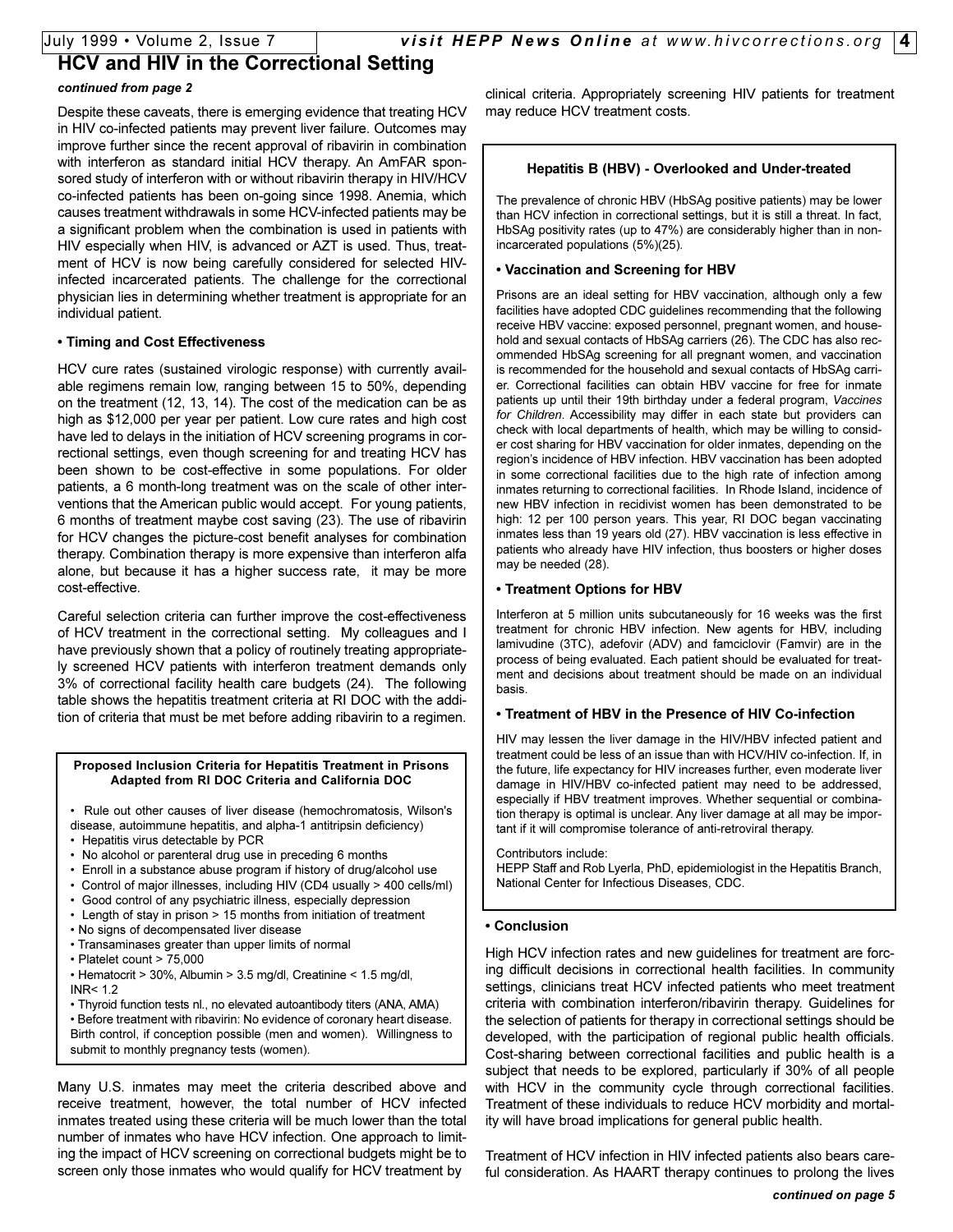HEPPigram A feature of HEPP News providing concise solutions to correctional HIV-related problems.<br>HEPPigram Adapted From: NIH's Management of HCV http://www.niddk.nih.gov/health/digest/pubs/chrnhepc/chrnhepc.htm

# **Before Starting Therapy**

- Diagnosis suggested by aminotransferase (ALT or AST) elevations. Confirm using HCV antibody and HCV RNA levels.
- Rule out other causes of increased hepatic transaminases. Obtain hepatic ultrasound. At a minimum, obtain iron studies, alpha fetoprotein level, PPD, hepatic ultrasound, copper levels.
- Consider a liver biopsy to confirm HCV diagnosis, assess the grade and stage of disease, and rule out other diagnoses. Biopsy remains controversial as antibody testing, HCV RNA and liver synthetic function assays are probably just as accurate.
- Assess for suitability of therapy and contraindications (stable mental illness, no decompensated cirrhosis, sufficient sentence to complete therapy)
- Test for HCV genotype (or serotype) to help determine the duration of therapy.
- Measure CBC, AST, ALT, albumin and prothrombin time to establish a baseline for these values.
- Counsel the patient about the relative risks and benefits of treatment. Side effects and contraception should be thoroughly discussed.

# **During Therapy**

 Start therapy with interferon 3 million units by subcutaneous injection thrice weekly plus RBV 1,000 or 1,200 mg p.o. daily (may be in BID divided doses).

 At weeks 1, 2, and 4 and then at intervals of every 4 to 8 weeks thereafter, assess side effects, symptoms, CBC, PT, albumin and AST/ALT.

 Adjust the dose of RBV downward (by 200 mg at a time) if significant anemia occurs (Hgb < 10 gm/dL or Hct < 30%) and stop RBV if severe anemia occurs (Hgb < 8.5 gm/dL or Hct < 26%).

• At 24 weeks, assess HCV RNA levels. If HCV RNA is still present, stop therapy. If patient had genotype 1 (1a or 1b) and HCV RNA is negative continue therapy for another 24 weeks. If HCV RNA is non-detectable, continue therapy for a total of 48 weeks. For those with genotypes 2 and 3, stop therapy if HCV RNA is not lowered. Recheck HCV RNA level at the end of treatment.

- Measure thyroid-stimulating hormone levels every 3 to 6 months during therapy.
- Reinforce the need to practice strict birth control during therapy and for 6 months thereafter.
- At the end of therapy, test HCV RNA level to assess whether there is an end-of-treatment response.

### **After Therapy**

- Measure AST/ALT levels every 2 months for 6 months. In responders, repeat HCV RNA testing 6 months after ending therapy.
- Six months after stopping therapy test for HCV RNA. If HCV RNA is still negative, the chance for a long-term "cure" is excellent; relapses have rarely been reported after this point.

# **HCV and HIV in the Correctional Setting**

#### *continued from page 1*

of HIV infected people, providers need to place more importance on co-morbid conditions. More HIV patients may die from illnesses other than opportunistic infections. We recommend that all HIV infected patients receive screening for viral hepatitis antibodies (but screening does not need to take place during incarceration, especially if the stay is brief).

Correctional facilities with limited budgets are urged to develop

#### **REFERENCES:**

- 1. New York Times, May 30,1999. A 12.
- 2. Bureau of Justice Statistics home page: http://www.ojp.usdoj.gov/bjs
- 3. Hammett TM, Harmon P, Rhodes W. The burden of infectious disease among inmates and releasees from correctional facilities. Prepared for: National Commission on Correctional Health Care-National Institute of Justice "Health Status of Soon-to-be-Released Inmates" Project. Unpublished paper, May 1999.
- 4. Fennie KP, Selwyn PA, Altice FL. Hepatitis C virus seroprevalence and seroincidence in a cohort of HIV+ and HIV- female inmates. Poster abstract TU.C.2655 presented at the XI International Conference on AIDS, Vancouver, July 9, 1996.
- 5. Richmond-Time Dispatch Online 5/3/99.
- 6. Vlahov D, Nelson KE, Quinn TC, Kendig N. European J Epidemiology 1993 September; 9: 566-9.
- 7. Ruiz JD, Mikanda J. Seroprevalence of HIV, hepatitis B, hepatitis C and risk behaviors among inmates entering the California correctional system. California Department of Health Services, Office of AIDS, HIV/AIDS Epidemiology Office. March 1996.
- 8. Personal communication, Stanley Ostrawski, RN, MS MT. ASCP, CIC Statewide Infection Control Coordinator Correctional Medical Services Mt. Laurel, NJ.
- 9. MMWR October 16, 1998; 47:RR-19.
- 10. Consensus Development Conference Panel Statement: Management of Hepatitis C. Hepatology 1997; 26 (Suppl 1): 2S-10S.
- 11. AIDS Drug Evaluation: Interferon-a-2a. Reprinted from BioDrugs 1998, July 10; 1, 65-89.
- guidelines for prioritizing whom will receive HCV therapy. We recommend that HCV/HIV co-infected patients who have participated in substance abuse treatment, have an expected duration of incarceration that permit completion of therapy, have stable psychiatric or medical conditions, have elevated transaminases but normal hematological parameters, be considered for treatment of hepatitis C virus.
- 12. McHutchison JG et al. NEJM 1998; 339:1485-92.
- 13. Davis GL et al. NEJM 1998; 339: 1493-9.
- 14. Poynard T et al. Lancet 1998; 352: 1426-32.
- 15. Marcellin P et al. Annals Int Med 1997; 127:875.
- 16. Vento S, Garofano T, Renzini C, Cainelli F, Casali F, Ghironzi G, Ferraro T, Concia E. NEJM 1998;338(5):286-90.
- 17. Boyer N, Marcellin P, Degott C, Degos F, Saimot AG, Erlinger S, Benhamou JP. J Inf Dis 1992; 165: 723-6.
- 18. Zylberberg H, Pol S. AIDS patient care STDs 1998; 12 (1):11-9.
- 19. Marcellin P, Boyer N, Behamou JP, Erllinger S. Dig Dis Sci 1996
	- S;41(12):126s-30s.
- 20. Soriano V, Garcia-Samaniego J, Bravo R, Gonzalez J, Castro A, Castilla J, et al. Clin Inf Dis 1996; 23:585-91
- 21. Vento S, Di Perri G, Cruciani M, Garofano T, Concia E, Bassetti D. Lancet 1993; 341 (8850): 958-9.
- 22. Soriano V, Garcia-Samaniego J, Bravo R et al. J Inf Dis 1995; 31(1):9-13.
- 23. Bennet WG, Inoue Y, Beck JR, Wong JG, Pauker SG, Davis GL. Hepatology 1998; 28 (4):591a.
- 24. Spaulding A, Greene C, Davidson K, Shneidermann M, Rich J. Prev Med 1999 Jan 28; 1: 92-100.
- 25. Personal communication, Rob Lyerla, PhD, epidemiologist in the Hepatitis Branch, National Center for Infectious Diseases, CDC
- 26. Centers for Disease Control: www.cdc.gov
- 27. Rich J. Hepatitis in Recidivist Women. Oral presentation at the American Public Health Association Conference. Washington DC, 1998.
- 28. MMWR vol. 40 (RR-13); 1-19. 1991 Nov 22.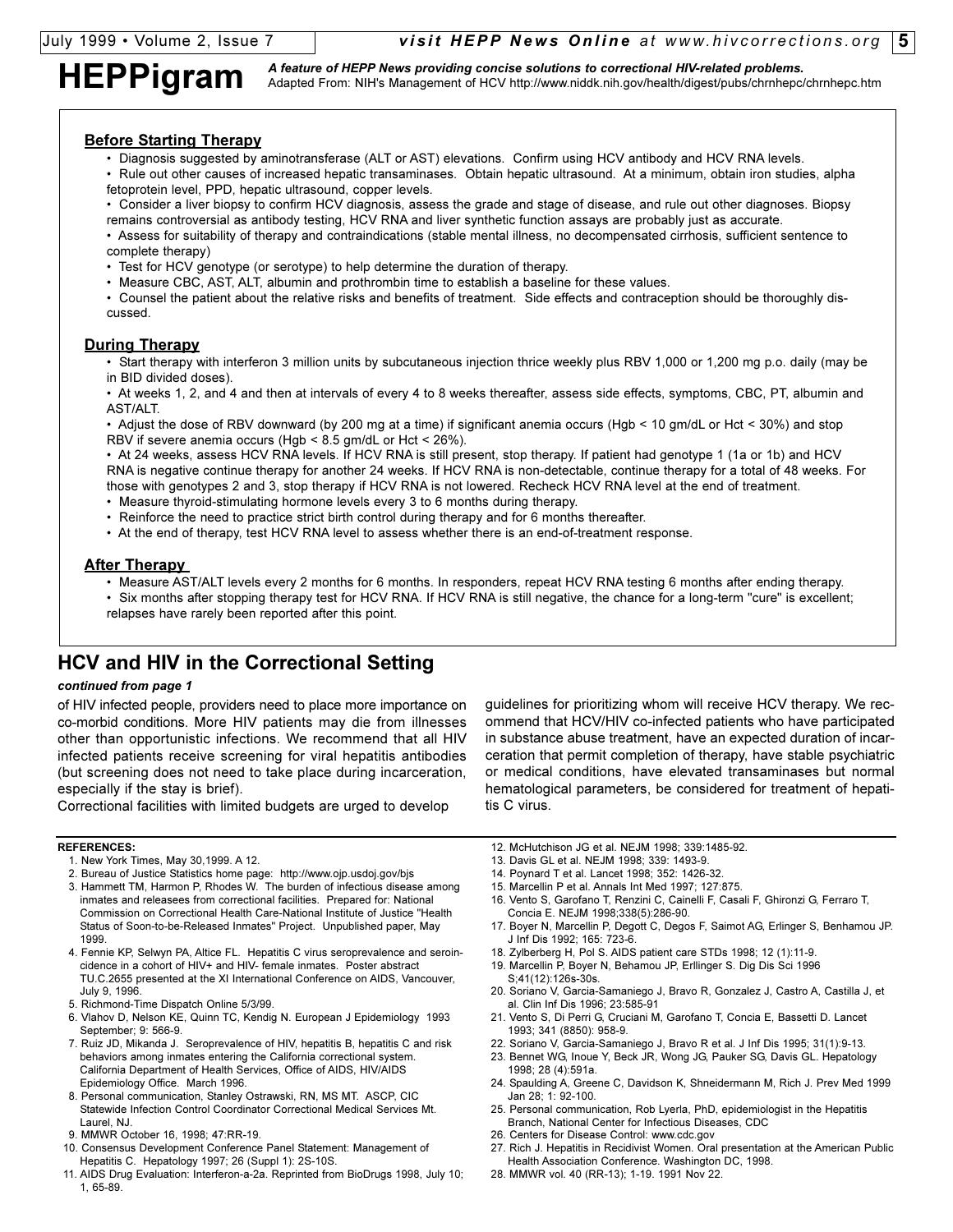# **Ask The Expert**

Jim is a 38-year old who was diagnosed with HIV in 1989 and with HCV in 1996. After release from prison twelve years ago, he began using injectable drugs. He has been clinically diagnosed with depression however has resisted antidepressant therapy or counseling. Since his diagnosis, he has started and stopped antiretroviral medications (AZT, d4T, ddI, ddC, 3TC) several times while in the community. Indinavir was discontinued after one month in 1997 secondary to hyperbilirubinemia. In 1998, he began AZT, 3TC and nevirapine consistently, however he describes becoming progressively more depressed and bingeing on alcohol. In early 1999, he is incarcerated and reports recent injection cocaine use and is admitted to your jail and is given his AZT/3TC/nevirapine regimen.

Four weeks after admission, his vital signs are normal and has poor eye contact. He is noted to have oral thrush. His abdominal exam demonstrates a normal liver size (9cm) without evidence of ascites. Occasional spider telengectasias are noted on his trunk. Neuropsychiatric evaluation reveals suicidal ideation without active plans. His laboratory studies reveal an HIV-1 RNA of 43,000 copies/mL and CD4 = 43. His other routine laboratory findings include a WBC=3,600, platelets=40,000, HGB=11.5, MCV=106, ALT=47, AST=39, PT=13.2 and albumin=3.8.

What is more likely to be an immediate concern for this patient--HIV or HCV? What regimen would you suggest to treat his HIV? Is he a candidate for HCV treatment?

# **What Would You Do?**

#### **David Paar, MD,**

*Assistant Professor of Medicine, University of Texas Medical Branch at Galveston* Speaker's Bureau: Roche Pharmaceuticals; *Education Grant: Merck Immune Response Corp., Other Support: Glaxo Wellcome, Pfizer*

Before answering the specific questions at the end of the case presentation, I think it would be useful to review the role that psychiatric disorders play in HIV infection. Co-morbid mental illness may be a contraindication to interferon therapy for HCV and is correlated with poor adherence to antiretroviral therapy. For example, untreated depression may lead to feelings of hopelessness and despair, or patients may treat their depression with alcohol and other substances that can directly lead to poor adherence. This may lead to multi-drug resistant HIV and possibly high risk behavior associated with HIV transmission. I have heard more than one HIV psychiatrist assert that psychiatric illness is what is driving the HIV epidemic in the 90s. I think Jim's psychiatric co-morbid conditions need to be properly diagnosed and treated as part of his comprehensive HIV care.

The good news for Jim is that he has three treatable medical conditions: HIV, HCV and depression. It is the complexity of this patient's co-morbid conditions that create the challenge. In this case, he is presenting with late stage HIV infection (CD4<50) which, left untreated, has a mortality risk of 25% within the next six months. Jim has no significant evidence of hepatic synthesis dysfunction and his transaminases are minimally elevated. Therefore, Jim's HCV is less problematic at this point and his risk for cirrhosis from HCV is 10% per decade. An important intervention would be to carefully reintroduce a potent antiretroviral combination. If his HIV is appropriately managed, he may then live long enough to experience the complications of HCV infection - cirrhosis or hepatocellular carcinoma.

What regimen would I suggest to treat his HIV? I would need more details in order to provide the best answer. For example, the current regimen might be partially effective if, for example, the baseline HIV-1 RNA was 400,000 copies per ml or greater, in which case the current viral load would represent a significant reduction (1.0 log) in response to treatment. It would also be helpful to know the extent of exposure to the other nucleosides because these could be recycled if the duration and pattern of drug administration did not promote clinically significant resistance. For the purposes of this case, it is likely that this patient has complete resistance to all non-nucleoside RTIs because of the rapid resistance that develops to this class of drugs. He is likely to have a 184 mutation associated with 3TC resistance as well. The other RTIs are an altogether different issue and their resistance is dependent on the duration of their previous use. His adherence history suggests that he may be able to recycle one or more of these agents with ddI and d4T being the least likely to develop resistance rapidly.

Of course, I'm presuming a lot, and would therefore order a genotypic/phenotypic assay to guide therapy. If genotyping were not available, I would likely use a two protease combination (RTV+SQV, RTV+IDV, or NFV+SQV) with two or more additional recycled nucleoside analogues. Recycled nucleosides that might be used could be ddI+d4T; if ddI were used, I would consider adding hydroxyurea one to three months after initiating the regimen in order to obtain the initial increase in CD4 count that would be blunted if hydroxyurea were used up front. If genotyping did not demonstrate multiple mutations for the class of RTIs, I would use abacavir as one of the RTIs. This patient would need very close monitoring as the complex regimen could create multiple side effects that would need prompt attention in order to sustain this patient on antiretroviral therapy.

Is he a candidate for HCV treatment? Since I'm not an HCV treatment expert, I would consider referring him to a hepatologist for evaluation. Such diagnostic measures as quantitative HCV RNA, liver biopsy for histopathologic examination, and serial hepatic transaminase determinations would aid in making treatment recommendations. The combination of interferon with ribavirin has yielded impressive results in HIV uninfected patients with 50% achieving sustained remission. Similar studies in HIV infected patients are in progress. Until this patient has achieved a remarkable increase in CD4, it would be unlikely that he would achieve adequate results with the combination suggesting that immune reconstitution after HIV treatment would be essential before considering HCV therapy. Moreover, Jim would not be a candidate currently because of his untreated depression.

In summary, Jim's depression and substance use need to be addressed so that he is able to adhere to long-term, effective antiretroviral therapy. If his HIV remains untreated, he will die of complications of HIV in the short term; if he receives effective antiretroviral therapy that delays or prevents HIV-related mortality, he will be at risk for the long term complications of HCV infection. Designing an effective antiretroviral regimen will require additional history and good clinical judgement; resistance assays would be useful in making a final decision. Finally, while there are some relative contraindications to HCV therapy, Jim may be a candidate for treatment once his psychiatric illnesses and HIV infection are adequately treated.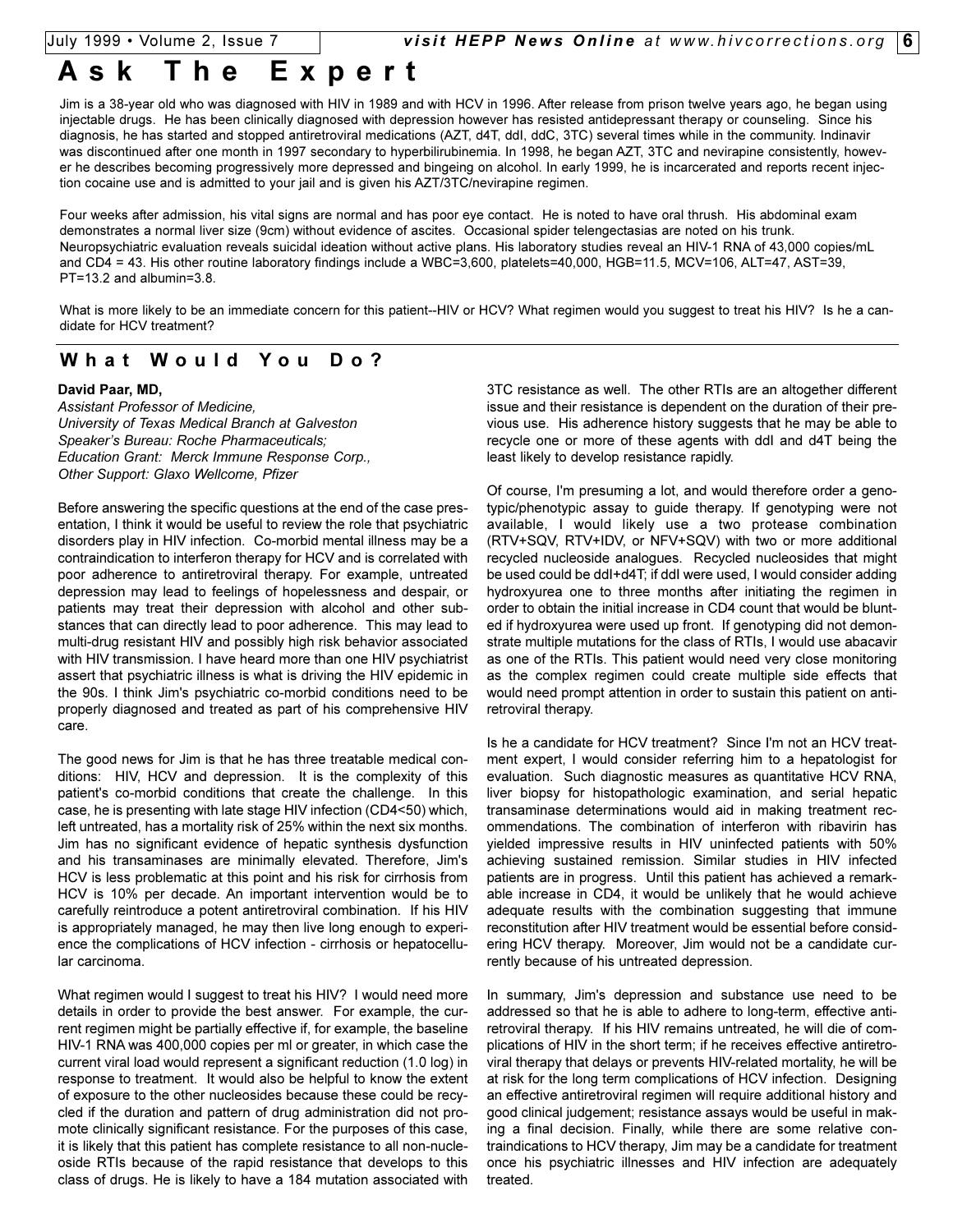# News Flashes

### **New Interferon Reaches Same Blood Level in Cirrhotic and Non-Cirrhotic Patients.**

An investigational study found that a longer-lasting term of interferon alfa-2a (Roferon-A; Hoffman-La Roche, Nutley, NJ) reaches the same blood levels as noncirrhotic patients then administered onceweekly in cirrhotic patients. *Hepatology 1997; Vol 26(3) (Suppl-1).*

#### **Mandatory Inmate HIV Testing Rejected**

A proposal that would make HIV testing mandatory in Maine correctional institutions was rejected by the State Senate by a vote of 21-13. A Bar Harbor legislator and nurse, Jill M. Goldthwait, said hospitals do not require the procedure and neither should prisons. According to Sen. John W. Benoit, (R) the concept is not recommended by the National Centers for Disease Control because it is not based on risk factors and the idea could create a false sense of security. (June 6, 1999. *Bangor News)*

#### **Viral Reservoirs: Two Studies Confirm HIV Persistence Despite HAART**

Two new studies (Zhang et al., Furtado et al, *NEJM 5/27/99*) add to the growing evidence that even when highly active antiretroviral therapy (HAART) pushes HIV to undetectable levels, the virus hides in the body and continues to replicate.

# Resources / Opportunities

#### **Center for Substance Abuse Treatment's (CSAT) Comprehensive Community Treatment Program (CCTP)**

CCTP is a "Knowledge Development" initiative, requiring the application of rigorous evaluation/research methods to develop new knowledge about approaches to substance abuse treatment, and emphasizing three aspects of treatment: 1) special populations, 2) integrated substance abuse treatment, screening, and early intervention in non-traditional settings, and 3) innovative programs.

Due dates: 9/10/99, 1/10/00, 5/10/00.

The announcement and application materials are available at SAMHSA's website: www.SAMHSA.gov

Contact: NCADI 800.729.6686. E-mail: info@health.org

#### **NMAC's Equal Access Initiative Computer Grants Program**

The announcement and further details are available at www.nmac.org. Or call Peter Velasco at NMAC: 202.483.6622 or e-mail: pvelasco@nmac.org.

#### **Hepatitis Education for Inmates and Correctional Staff**

Program announcement 99145. Contact: Linda Moyer at 404.639.2709 or e-mail: Lam1@cdc.gov. More information is also available at http://fundingopps2.cos.com/

#### **Technology Translation and Transfer of Effective HIV Behavioral Interventions.** Centers for Disease Control Program Announcement 99089. Contact: Robert Kohmescher at 404.639.1914 or e-mail: rnk1@cdc.gov.

#### **Resources:**

Patients' Guide to HIV Medicines and Guidelines for Their Use This publication from the National Minority AIDS Council provides clear and accurate guidelines for the use of HIV medications and also lists other sources of information on HIV/AIDS. It is available online at the AIDS Treatment Information Service (ATIS) website: www.hivatis.org. Free copies are also available from HIVATIS at 800.448.0440; TTY 888.480.3739.

#### **Internet Resources:**

#### *HIV and Corrections-Related:*

National AIDS Treatment Advocacy Project: http://www.natap.org National Commission on Correctional Health Care: http://www.ncchc.org National Library of Medicine: http://nlm.nih.gov/pubs/cbm/Hepatitis\_C.html NA Harvard AIDS Institute: http://www.hsph.harvard.edu/hai/home.html

#### *HCV-Related:*

Hepatitis Information Network: http://www.hepnet.com HIV & Hepatitis: http://www.hivandhepatitis.com Hepatitis Weekly: http://www.newsfile.com Hepatitis C Website:

http://www.niddk.nih.gov/health/digest/pubs/chrnhepc/chrnhepc.htm Links to hepatitis websites: http://www.asf.org/hepatitislinks.html National Institute of Allergy & Infectious Diseases: http://www.niaid.nih.gov/dmid/hepcframe.htm http://www.niaid.nih.gov/dmid/hepatitisc.htm

**FAX HEPP NEWS BACK AT 800.671.1754 FOR ANY OF THE FOLLOWING:** *(please print clearly or type)*

\_\_\_\_ Yes, I would like to add/update/correct (circle one) my contact information for my complimentary subscription of HEPP News fax newsletter.

Yes, I would like to sign up the following colleague to receive a complimentary subscription of HEPP News fax newsletter.

Yes, I would like to order the following back issues (please include volume/issue/date).

Yes, I would like my HEPP News to be delivered as an attached PDF file in an e-mail (rather than have a fax).

| NAME:                                                             |                                                                                                                               |
|-------------------------------------------------------------------|-------------------------------------------------------------------------------------------------------------------------------|
|                                                                   | E-MAIL ADDRESS: _______________________________                                                                               |
|                                                                   | $\left($ Optional) # of Inmates:                                                                                              |
|                                                                   |                                                                                                                               |
| FAX:<br><u> 1980 - John Stein, Amerikaansk politiker (* 1900)</u> | PHONE:<br><u> 1989 - Andrea Andrew Maria (h. 1989).</u>                                                                       |
| SIGNATURE:                                                        | DATE:<br><u> 1989 - Johann Stein, marwolaethau a bhann an t-Amhain an t-Amhain an t-Amhain an t-Amhain an t-Amhain an t-A</u> |